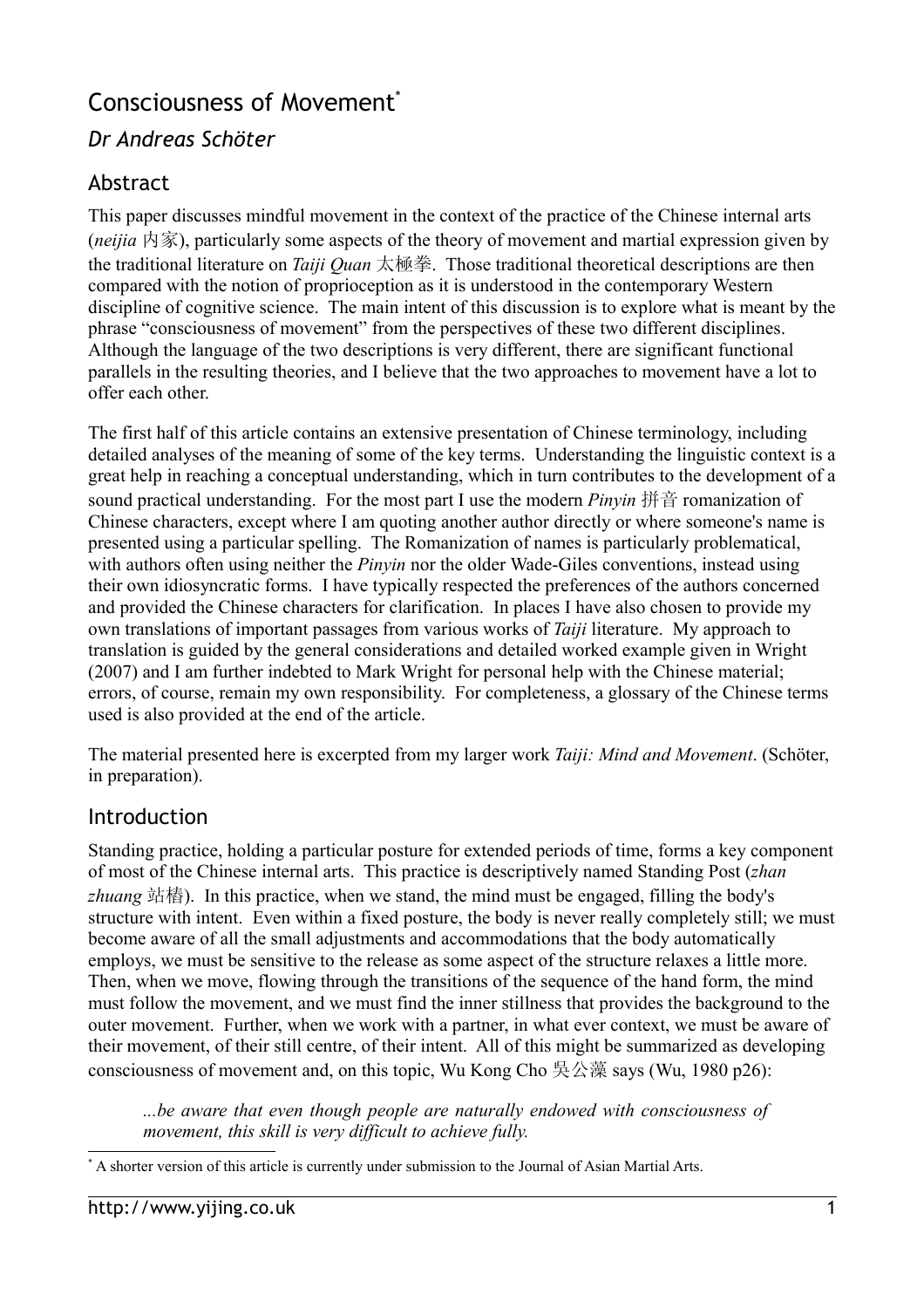#### **Consciousness of Movement Consciousness of Movement** Dr Andreas Schöter

In contemporary Western language, consciousness of movement is perhaps best captured by the concept of *proprioception* – this is the complex neuro-muscular feedback system that acts between the joints, tendons and muscles and the central nervous system. An exploration of the mechanisms of proprioception, and a direct comparison with the traditional Chinese explanation of mindful movement, may help the practitioner of the Chinese internal arts to develop their consciousness of movement in constructive ways.

## Three Key Terms

The three key terms from Chinese internal arts that have a direct bearing on the discussion in this paper are: *vi* 意, *qi* 氣 and *jin* 勁. Before discussing how these different concepts relate to each other, I shall discuss each of them individually.

### The Individual Terms

The term  $vi \approx c$  carries two distinct, but related meanings: the first is "idea" and the second is "intent": it is the second sense that is of relevance here. The character itself is composed of two parts. The lower part is  $x$ *in*  $\triangle$  which means "mind/heart", the two concepts being closely related in Chinese thought; this is the domain where all mental activity originates. The upper part of the character is  $\gamma$ *in*  $\frac{32}{11}$ , which means "tone" or "sound". Thus, we could gloss the compound character as meaning "the tone in the mind", which gives a nicely poetic interpretation of the meaning of "intent".



**Figure 1: The Character** *Yi*



**Figure 2:** *Santi Shi*

Intent is a certain quality of mental awareness, a particular type of mental state. Let's take basic awareness as an undirected, receptive mental state, taking in whatever is presented to the sensory field. We might call this the neutral state of *xin*  $\triangle$ . In contrast, having intent adds a sense of directedness to the base state. Typically, having an intent is the direct and immediate cause of an action, and this is a key aspect of the term in the context of the martial arts. Kaptchuk (2000 p59) translates *yi* 意 as "consciousness of potentials" and, whilst he does not justify this interpretation linguistically, it gives an interesting dimension to its use in this martial/movement context, particularly when we consider the development of standing practices. When we stand, particularly in asymmetric postures such as *Santi Shi* 三体式, even though there is no movement, the structure is filled with intent (see [Figure](#page-1-0) [2\)](#page-1-0). In this context, "consciousness of potential", being aware of the possibilities for movement, whilst abiding in stillness, captures something of the essence of the practice. He says (*ibid.* p60) that this faculty is "responsible for discerning various directions and perspectives". Part of the

<span id="page-1-0"></span>martial role of  $vi \times \hat{\mathbb{R}}$  is to make a technique happen, but for a technique to work effectively, it must be appropriate to the situation encountered. Thus, being aware of the potentials the opponent is bringing, and of the resulting directions available for your counter, is certainly a key aspect of actualizing one's intent effectively.

Moving on to the next term,  $qi \nlessgtr 1$  is a multi-layered concept, covering a wealth of meaning in many different domains. The original, and literal



**Figure 3: The Character** *Qi*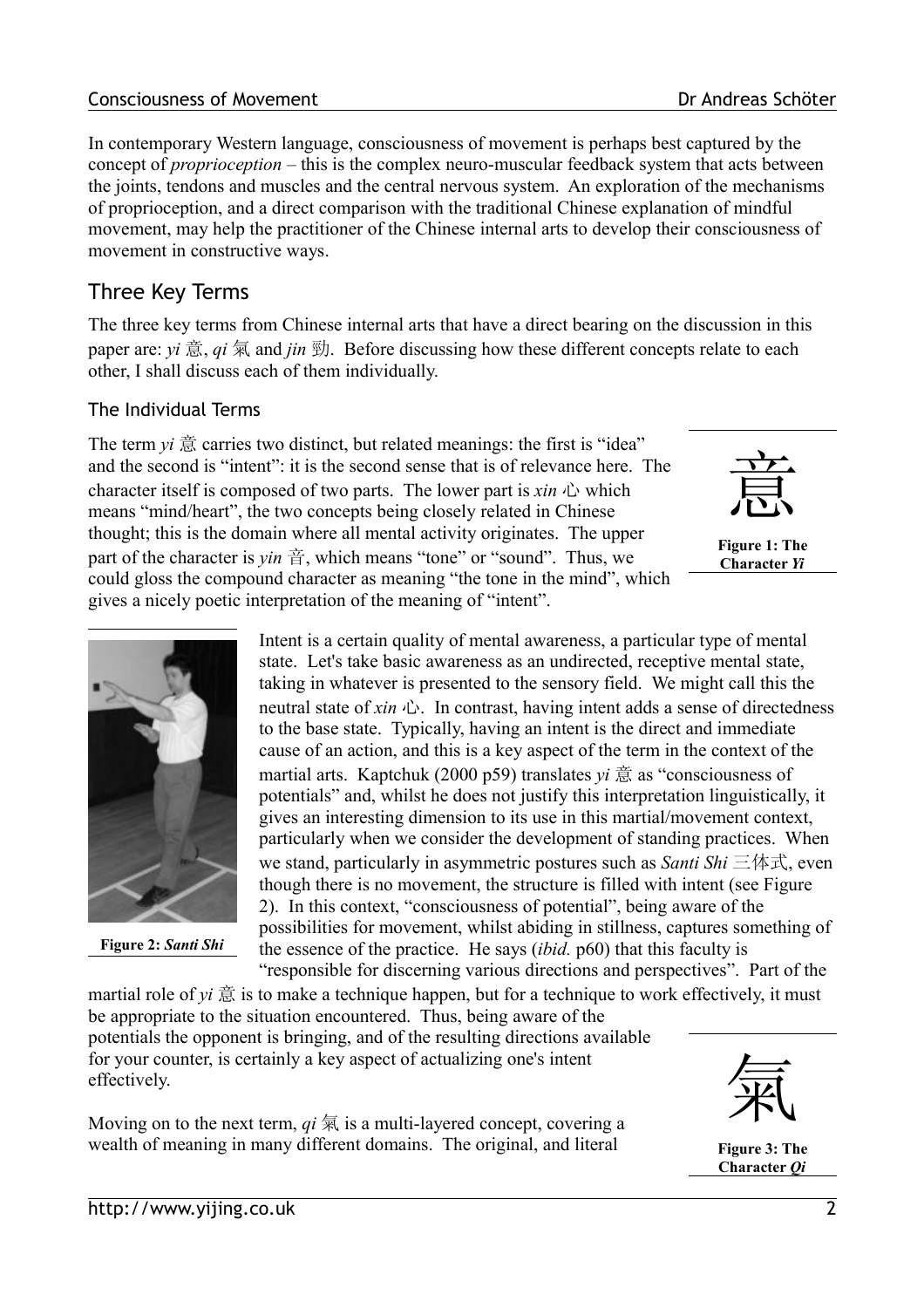meaning of the word is that of "air", "gas" or "vapour". The radical is  $\equiv$ , also pronounced *qi*, meaning "steam" or "vapour", whilst within the radical is the character 米 *mi*, meaning "rice". Thus, the compound concept could be glossed as "the steam rising from cooking rice" or, less literally, "nutritious vapour". See, for example, the analysis of the character in Zhang & Rose (2001 pp3-5).

 $Q_i$   $\overline{\otimes}$  is used in many different contexts in Chinese thought. In metaphysics it refers to the base, original state from which all other energies and substances derive their nature and from which all forms condense. In this most abstract of meanings it is conceptually close to the quantum flux of modern physics, from which all actual particles emerge and ultimately return. The variable, constantly shifting nature of  $qi \nleq \frac{1}{2}$  is perhaps what makes it most hard for the Western mind, encultured, as it typically is, with Greek atomism and Cartesian dualism. It is only in the recent history of Western science, with the discovery of quantum mechanics and relativity, that we have conceptual tools of sufficient sophistication to begin to really appreciate what *qi* 氣 is and does. In Zhang (2002 p45) Einstein's famous equation relating energy and mass  $e = mc^2$  is suggested as "the best translation of the Chinese word *qi*". It is neither energy nor matter, but that which is common to both.

In slightly more concrete terms, in Chinese medicine,  $qi \nvert \nvert \nvert$  is the specific energy that flows through our meridians, where its subtle movements through, and influences on, the organs of the body can be interpreted and manipulated through acupuncture, mindful exercise and other techniques. This specific manifestation of  $qi \nleq k$  is not considered completely separate from its universal manifestation: the former is a localized expression of the latter, linking the human being into the whole of creation through the single universal "substance". Within the human body it has a number of distinct roles, including energizing and protecting in various ways. Kaptchuk (2000 p48), describing the various functions of *qi* 氣, says "Qi is the source of all movement and accompanies all movement." He is keen to point out that it is not the *cause* of movement; as we will see, that role belongs to *yi* 意.

In physical training, the practice of *qigong* 氣功 provides a rich method for developing and strengthening the body's  $qi$  氣. *Gong* 功, combining "work" *gong* 工, and "strength",  $li$  力, in this case means literally "working to strengthen". *Qigong* 氣功 then, meaning "working to strengthen the *qi*", uses postures and repetitive movements co-ordinated with the breath to relax the body, open the meridians, and allow the body's natural, intrinsic energy to flow unimpeded. Only when a relaxed and natural state has been achieved can *yi* 意, *qi* 氣 and *jin* 勁 all come into the correct relationship as described in more detail below. In Chinese internal martial arts, and in *Taiji Quan* 太極拳 the role of *qi* 氣 is central in supporting movement and technique.

If I were trying to summarize  $qi \nvert \nvert \nvert$  in functional terms I might say that it is what connects the mind to movement, both in terms of actively supporting and passively sensing. Such a definition will then lead me to suggest, once we have some more of the conceptual structure in place that, when discussing movement, *qi* 氣 shares certain key attributes with neuro-muscular proprioception. I do not mean this in a reductive way, but merely offer it as an interesting functional analogy.

These first two terms, *yi* 意 and *qi* 氣 are, to borrow Zhang's (2002) title, *Key Concepts in Chinese Philosophy*. He defines *qi* 氣 as one of the principle ontological concepts in Chinese metaphysics,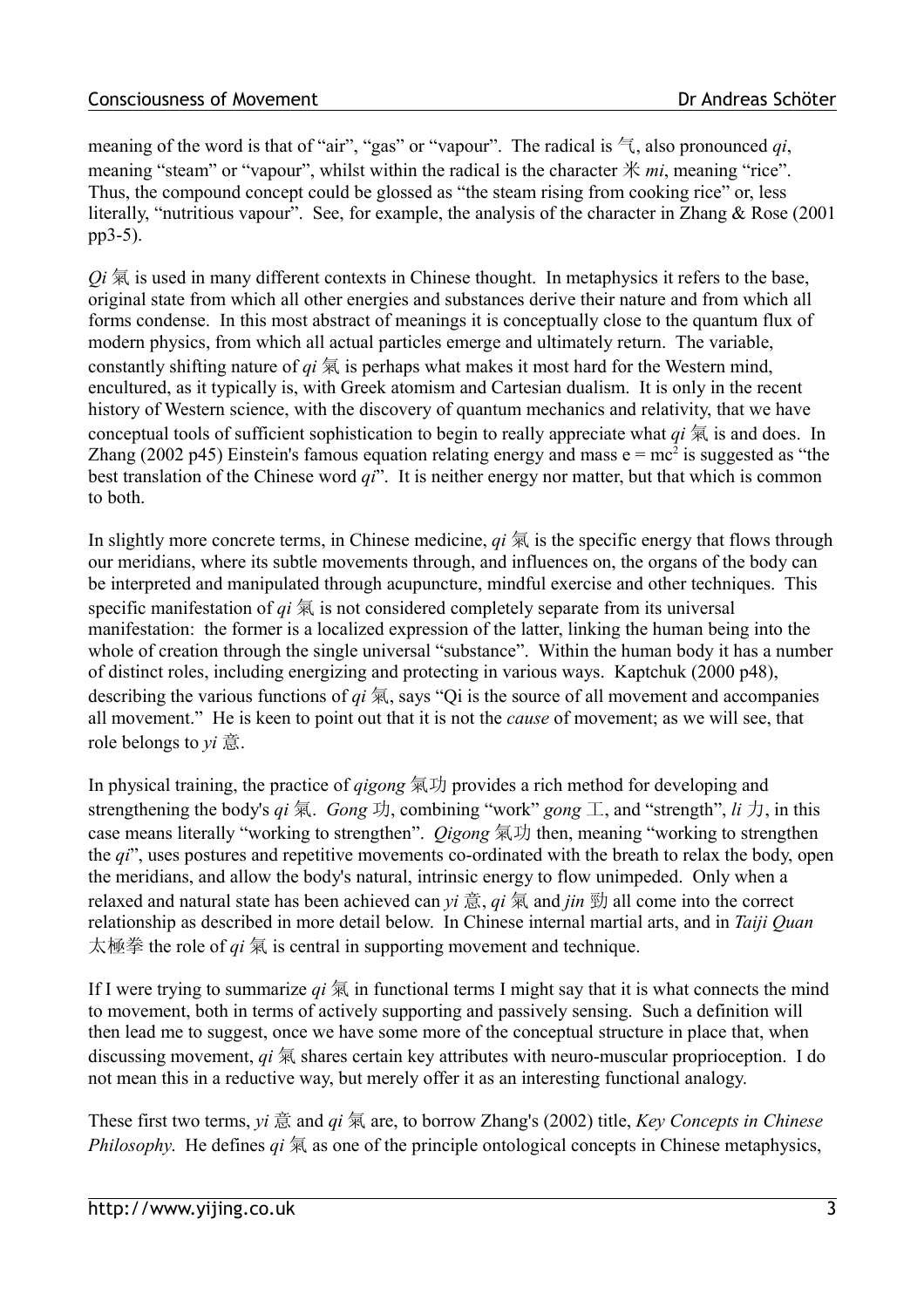and *yi* 意 as a key term in Chinese psychology. He does not mention *jin* 勁, but its importance in the martial arts becomes clear when we realize that Yang (1996 pp106-107) gives 53 distinct forms of *jin* 勁 for *Taiji Quan* 太極拳, each corresponding to a particular physical expression of energy.

The dictionary meaning of the character *jin* 勁 is "vigour" or "energy". However, in the context of martial arts it has a more specific meaning. Let's consider the structure of the character: firstly it contains  $li \pm j$ , which is a picture of a tendon and has the meaning of "strength" or "power". The extra element in the character is *jing*  $\mathcal{Z}$ , which is a picture of water flowing beneath the surface. Thus, the compound character  $\overline{\mathbb{E}}$  adds the idea of flow  $\overline{\mathbb{E}}$  to basic strength  $\pi$  and we can therefore interpret *jin*  $\overline{\mathfrak{B}}$  in the martial context as meaning something like "internally flowing strength" (Harbaugh, 1998 p10).



**Figure 4: The Character** *Jin*

The varieties of *jin*  $\overline{\mathfrak{B}}$  are sometimes equated with actual martial techniques, but really they are more general than specific techniques; they are the foundational forms of expressing energy that combine to make the specific techniques. Thus, one *jin* 勁 may be a component of many techniques, and any individual technique will be composed of a number of *jin* 勁 combined. For example, *pan jin* 盤勁 is rooting energy. This is the ability to connect your centre down into the ground, and it is a basic skill required for many techniques, both defensive and offensive: when dealing with an opponent's incoming force it is vital to be well rooted to avoid being overwhelm by their assault, and equally, when issuing energy into an opponent, your structure must be connected to the ground for your force to have real impact. Conversely, even a simple offensive technique such as *Parry and Punch* will have many energetic components. Specifically, as already mentioned, you must have *pan jin* 盤勁 for the technique to carry real power; further, *zhuan jin* 轉勁 twisting energy, is released through the waist to generate the force, which is finally delivered into the opponent as *da jin* 打勁 striking energy.

As well as active energies, the term *jin* 勁 is also used to describe more passive energies. Perhaps first among these is the ability to stick and adhere to an opponent so that your movements are not separate from their movements. This is called *zhan nian jin* 沾黏勁, literally touching and sticking energy. Once you can stick to your opponent, then other energies such as listening, *ting jin* 聽勁, can be developed whereby you use physical touch to sense your opponent's latent energy. This must be complemented by understanding, *dong jin* 懂勁, so that you know the meaning of what you are feeling, and can learn to gauge your opponent's intent before it becomes manifest. This dual nature of *jin* 勁, its active and passive forms, will be important when we come to consider how the western notion of proprioception is used to describe and explain mindful movement.

### The Contribution of the Traditional Forms

The syllabus that I teach is called *Wu/Cheng Taiji Quan* 吳/鄭太極拳 after the family responsible for the development of the initial style *Wu* 吳, and the Hong Kong based teacher Cheng Tin Hung 鄭天熊 (1930-2005) who developed his own unique interpretation of that tradition. Within this syllabus there are a range of forms which all contribute a particular developmental aspect to the training. This is made explicit in Cheng (1990 p33), the translation is my own: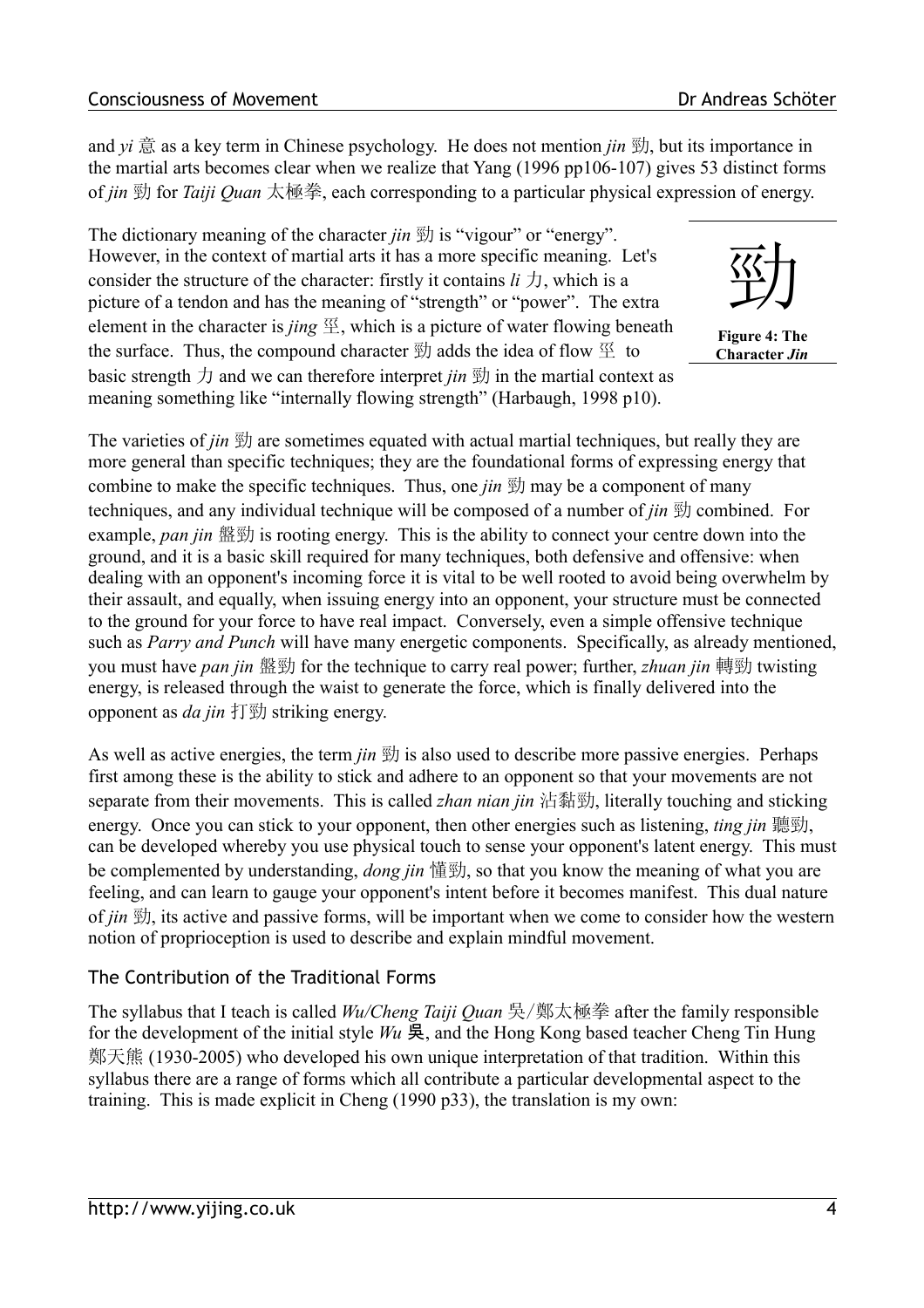#### Consciousness of Movement **Consciousness** of Movement

| 太極拳家    | Taiji Quan jia             | The Taiji Quan expert                                      |
|---------|----------------------------|------------------------------------------------------------|
| 練拳在於修心, | lian quan zaiyu xiu xin,   | trains the fist in order to repair the mind,               |
| 練劍在於養氣, | lian jian zaiyu yang qi,   | trains the sword in order to nourish the $qi$ ,            |
| 練刀在於培志, | lian dao zaiyu pei zhi,    | trains the sabre in order to cultivate the will,           |
| 練槍在於益智, | lian qiang zaiyu yi zhi,   | trains the spear in order to augment wisdom,               |
| 練功在於長勁。 | lian gong zaiyu chang jin. | trains the <i>gong</i> in order to strengthen <i>jin</i> . |

Let's consider this passage in the context of the three key concepts of *yi* 意, *qi* 氣 and *jin* 勁 discussed above. Firstly, training the hand form (*quan* 拳) helps to "repair" the mind. Although usually translated as "cultivate", this is a literal translation of *xiu* 修 and, I feel, an appropriate emphasis in this context: generally someone's proprioceptive sense is good enough for day to day life, but is lacking in terms of the refined movement required for the practice of *Taiji* 太極. In order to improve one's proprioception, to better guide the *qi* 氣, the mind itself must be trained and the quality and focus of the attention improved.<sup>[1](#page-4-0)</sup> This explains why the hand form is taken to be the foundation of *Taiji* 太極: it repairs and cultivates the mind, so that it is able to function correctly in partnership with the  $qi \nsubseteq a$  and  $ijn \nsubseteq f$ ; that is, the mind is the container and generator of intent, which is the prerequisite for developing *qi* 氣 and thence *jin* 勁.

The passage also says that training the sabre (*dao* 刀) cultivates the will. In English, we might gloss "will" as involving intent maintained over an extended period of time. The Chinese character translated as "will" in this passage is *zhi* 志. The meaning of this character is conceptually related to *yi* 意. Firstly, both have *xin* 心 as the radical, and are concerned with a developed state of mind. In *zhi*  $\pm$  what is held in the heart is *shi*  $\pm$ ; the modern meaning of this character is "scholar", but Wieger (1927 p203) traces the meaning back to the image of a small plant ascending from the ground, and by extension, this carries the idea of something developing. Thus, *zhi* 志 can be understood as "something developing in the mind/heart", and I suggest that, practised correctly, the sabre develops intent over an extended period of time.

In traditional Chinese medicine *yi* 意 and *zhi* 志 are both aspects of a larger capacity called *shen* 神, meaning "spirit", which is the aspect of the self which "recognizes and pursues ultimate goals" and thus makes possible self-cultivation and self-transformation; it is the source of the "self-awareness that fosters the human experience of authenticity and personal experience" (see Kaptchuk, 2000



**Figure 5: The Secret Sword Hand**

pp58-66). So, based on this passage, we should expect the combined practice of the hand form and the sabre together to provide the vehicle not just for training the mind *xin* 心, intent *yi*  $\hat{\mathbb{B}}$  and will *zhi* 志, but also to contribute to the broader development of an individual's spirit *shen* 神.

Moving on to the next key term, *qi* 氣, the passage says that training the sword *(jian* 劍) nourishes the  $qi \nvert \nvert \nvert$ . The sword is the most complex form in the *Wu*/*Cheng* 吳/鄭 syllabus, the sequence is quite long with very little repetition in the

<span id="page-4-1"></span><span id="page-4-0"></span><sup>&</sup>lt;sup>1</sup> As a brief linguistic aside, note that the Chinese for "attention" is *zhu vi li* 注意力, literally "the strength of concentrated intent".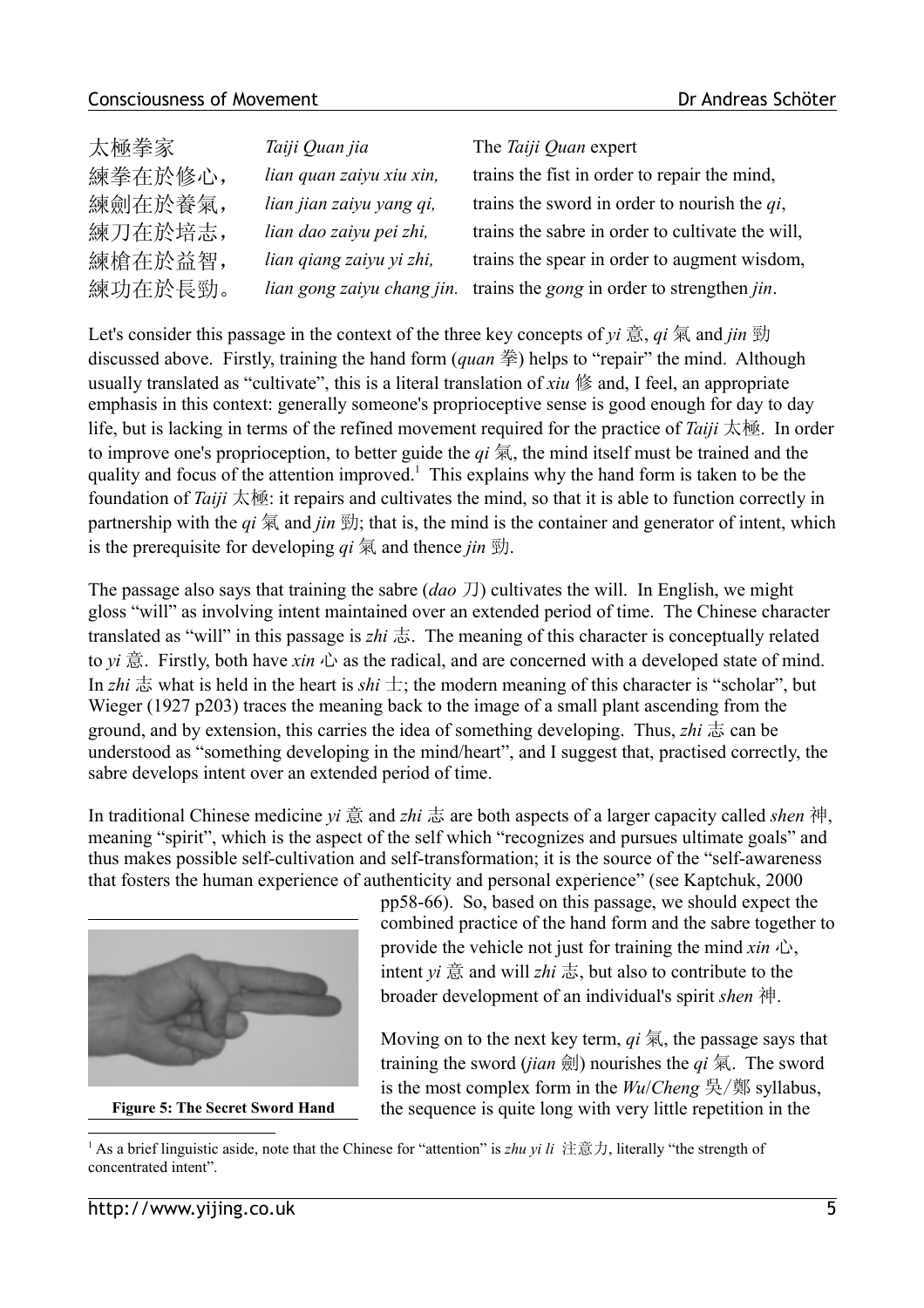patterns. Like the hand form, performance of a complex sequence requires mental discipline, and therefore trains the mind, a necessary prerequisite to developing *qi* 氣. However, the additional requirement of co-ordinating the movements of the sword, with its straight, fine blade, makes it necessary to extend one's *qi* 氣 into the weapon. This idea, perhaps initially strange to the Western mind, finds surprising support in the cognitive description of proprioception, as we will see below. In connection with this extension of *qi*, the role of the hand not holding the sword is vital. The empty hand should be lightly held in the shape of "the secret sword opening the *qi jin* 氣勁" as shown in [Figure 5.](#page-4-1) This hand shape balances the  $qi \nvert \nvert \nvert \nvert$  in the body with the  $qi \nvert \nvert \nvert \nvert$  in the weapon, and helps distinguish *yin* 陰 and *yang* 陽 through the form, with the movements of the empty hand mirroring the movements of the sword (see, for example, Yang, 1996 p36). Every movement of the body should appear in the weapon and every movement of the weapon should be driven from the body. Of course, this is true for all the weapons, but the delicacy of the sword techniques, in contrast to the strong forces expressed though the sabre, require and help develop great sensitivity. That delicate sensitivity, in turn, helps to foster awareness of the movement of *qi* 氣 in the body.

Finally, in this context, training the *gong* 功 is said to strengthen the *jin* 勁. Here, *gong* is a reference to the *nei gong* 内功 exercises, literally meaning "internal work". Little is written about this aspect of the practice in the *Wu*/*Cheng* 吳/鄭 syllabus, but Cheng states directly that it "is the most important part of the art of Tai Chi Chuan" (Cheng, 1983 p176). The *nei gong* 内功 are specific forms designed to condition the body in various ways. These exercises are similar, in some respects, to *qigong* 氣功 but are focussed on developing *jin* 勁 rather than *qi* 氣. There are two separate sets of exercises in this practice, a *yin* 陰 set and a *yang* 陽 set, each comprising of twelve exercises and, whilst the two sets have a lot in common, each has a particular emphasis. The *yin* 陰 set focusses mainly on strengthening the constitution, building strength in the lower body and back and, in particular, developing foundational *jins* 勁 such as *pan jin* 盤勁 (rooting energy) and *peng jin* 掤勁 (buoyant structural energy). In contrast, the *yang* 陽 set focusses more extensively on training the ability to release energy, *fa jin* 發勁, in various ways.

Cheng identifies three distinct stages in the development of *nei gong* 内功. These are, firstly, *Inner and Outer in Unity*, meaning simply that breath and movement are harmonized. It is a feature of this syllabus that generally no deliberate effort is made to co-ordinate the breath and movement, instead this is allowed to arise gradually and naturally as the body becomes more familiar with the movements. The second stage is called *Mind and Body in Unity*, where the mind directs every action. This is the stage at which consciousness of movement comes to fruition. The final stage is called *Heaven and Thought in Unity*, and the dedicated practitioner who reaches this stage has moved beyond formal technique, and every movement and action is naturally in accord with the flow of the moment. As well as being stages of the specific practice of *nei gong* 内功, these stages can also be seen to apply to the art as a whole and, further, will find resonance when we turn to consider the cognitive mechanisms of proprioception, below.

Of course, all elements of the syllabus contribute to the training of all three of these key requirements. In addition to training the mind, the hand for also trains *qi* 氣 and, through careful and mindful articulation of the body's structures, lays the foundation for *jin* 勁. The spear form is also a very important vehicle for training *jin* 勁, with numerous techniques requiring the release of energy through the weapon. In this way, the use of an external physical medium provides valuable feedback to the practitioner on the quality of their expression. Further, the various forms of pushing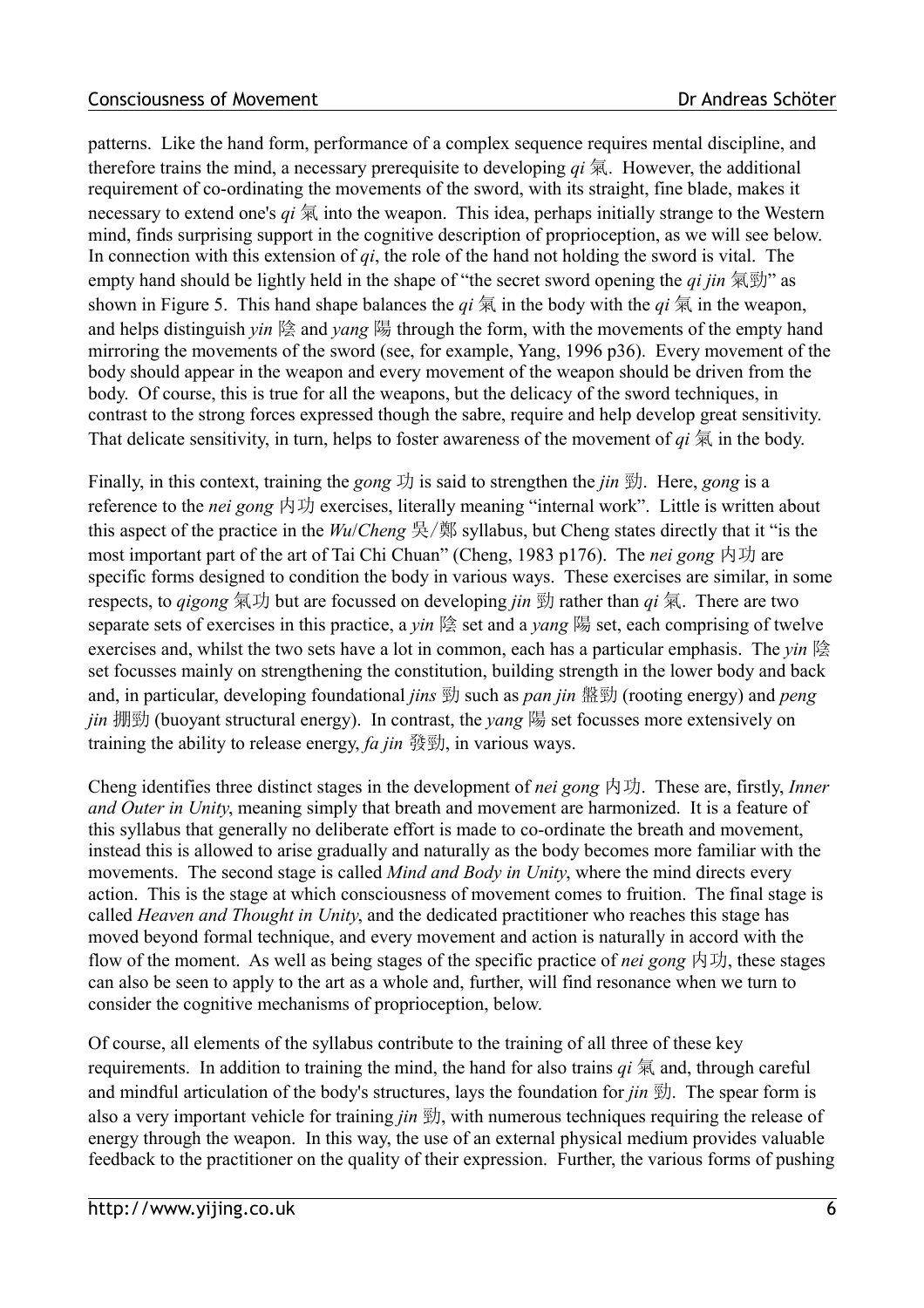hands (*tui shou* 推手) are the primary method for training the sensing *jins* 勁. Thus, we can see that over the complete syllabus, all of the key concepts required for developing consciousness of movement are trained.

### Relating the Three Concepts

Having explored the individual meanings of the terms, and what traditional vehicles exist for training the corresponding skills, I shall now consider how they interrelate to create a complete description of mindful movement. Consideration of the relationships between these concepts has long been a focus of Chinese thought. For example, the following passage is from Mencius (372- $289$ <sub>BCE</sub>) cited in Zhang  $(2002 \text{ p}47)$ :

*The will is the general of the* qi *and the* qi *is the fullness of the body... When the will is concentrated then it moves the* qi*; when the* qi *is concentrated then it moves the will.*

The enduring consistency of this ancient view is brought home when we consider the Wu  $\frac{1}{2}$  family literature, the root of my own lineage, which contains a description of this process, making the connection between these elements explicit. In the chapter on listening energy *ting jin* 聽勁 the following phrase appears (Yang, 2002 p30):

| 以心行意, | Yi xin xing yi,       | By means of the mind move intent,        |
|-------|-----------------------|------------------------------------------|
|       | 以意行氣, yi yi xing qi,  | by means of intent move the $qi$ ,       |
|       | 以氣運身, yi qi yun shen, | by means of <i>qi</i> mobilize the body, |
|       | 聽而後發。 ting er hou fa. | listen and then release!                 |

Here the mind is described as first moving intent, which then moves the  $qi \nvert \overline{\mathcal{R}}$ . This makes it clear that the mind must have a focussed direction, to which the  $qi \nless 1$  then responds. This, in turn, imparts movement to the body, and finally, by listening sensitively to your opponent's energy, you are able to release your own *jin* 勁 in an effective technique.

This movement from mind (inner) to technique (outer) clearly has a specific direction, resulting in a manifest expression, which does not account for the working of the sensing *jins*. Referring to the Mencius quote above again, note that it is also suggested that *qi* can influence the mind, which is a flow of information in the reverse direction. For example, with listening *ting jin* 聽勁, one uses contact with the opponent in order to "hear" the small movement that presages the actual execution of a technique. In this context employing the *jin* does not result in manifesting a movement, but instead requires being sensitive to the movements in your own *qi* caused by the opponent's intention. Typically, before you can listen effectively, you have to have contact with your opponent; if the mind is clear, then the relationship between the touch and perception is immediate, as the Wu 吳 family literature makes clear (Yang, 2002 p28):

身有所感,*shen you suo gan,* [When the] body has some feeling, 心有所覺 *xin you suo jue* [then the] mind has some perception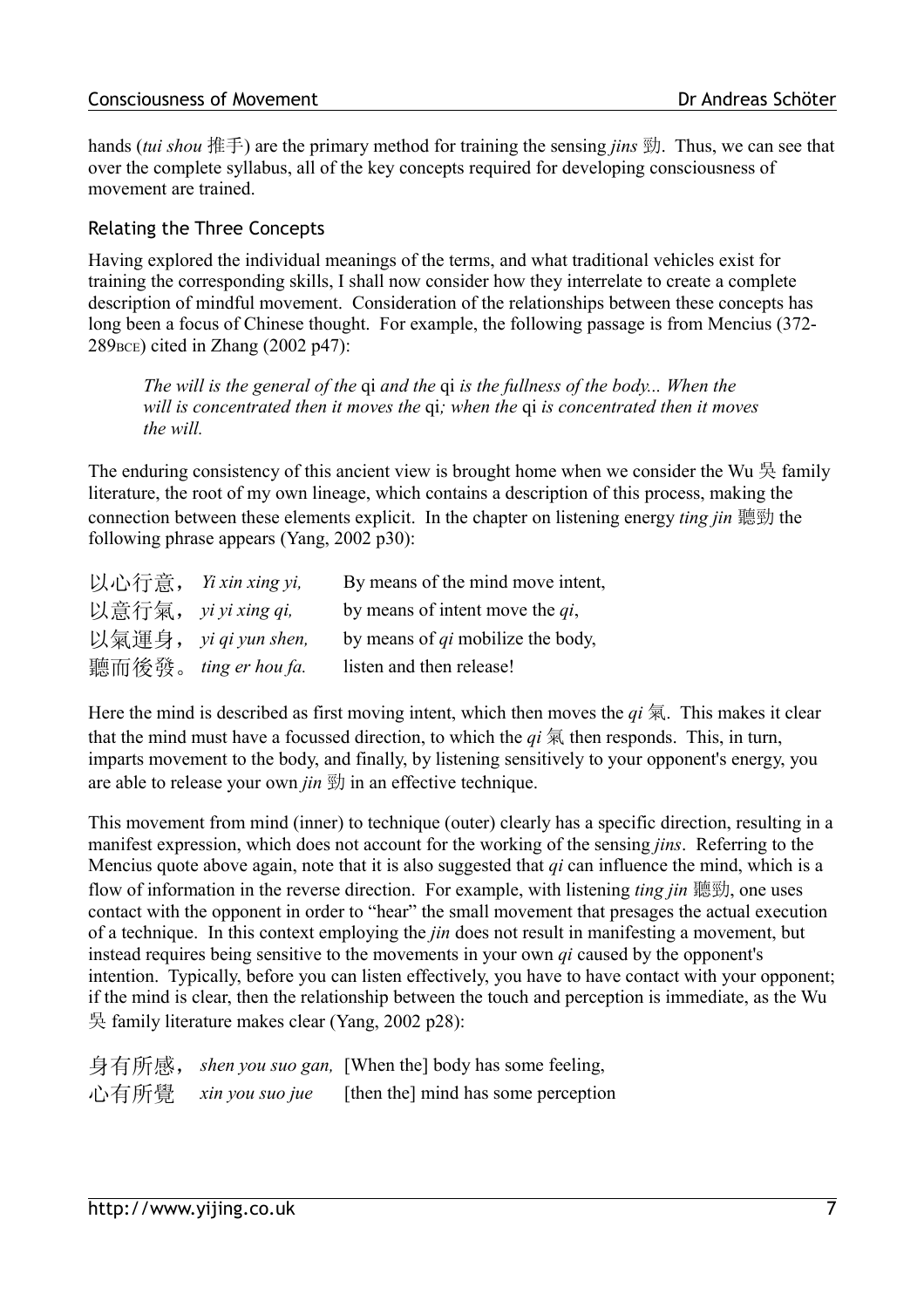Wu Yu-Xiang 武禹襄<sup>[2](#page-7-0)</sup> also wrote on this aspect of *Taiji* movement. In his essay "Secret of the Four Words" (Yang, 2001 pp13-15) he discusses "suffusing", "covering", "matching" and "swallowing". Suffusing,  $fu \nvert \nvert x$ , is the process of extending my  $qi \nvert \nvert x$  into my opponent's body, which is a prerequisite for being able to sense his movements. The literal meaning of *fu* 敷 is to spread out, or apply (Harbaugh,  $1998 \text{ p}201$ ) – as in the way one would apply a cream to the skin, and this captures the character of how your  $qi \nvert \nvert \nvert$  should extend to interact with your opponent. Yang's commentary says that "if you can suffuse the Qi from your own body to your opponent's body, you will be able to feel (listen) the opponent's intention." Thus, in this context  $qi \nvert \nvert \nvert$  is acting as a conduit, transmitting information back to you.

Zhang & Rose succinctly summarise the relationship between these three components of mindful movement (2001 p143):

*The power of* qi *is inseparable from the development of the power of mental concentration and the ability to focus the mind – and the* qi *– in a particular movement, at a precise location, in a given moment.* 

Let us now turn to an investigation of the Western concept of proprioception.

## Proprioception

Proprioception is, broadly speaking, the body's ability to monitor its own state. In the context of this article I am interested in the proprioception of the muscular-skeletal system; the body's ability to monitor and adjust posture and movement. Gallagher (2005 p73) suggests that proprioception acts at two distinct levels. Firstly, it involves "non-conscious, physiological *information* that updates the motor system with respect to the body's posture and movement." [His emphasis]. Secondly, that information provides the basis for our proprioceptive awareness of posture and movement. There is far more information in the system than we are actually aware of – all of the minute aspects of a movement are present in the information, but typically awareness will only contain the information necessary to achieving the goal of the movement.

This distinction between proprioceptive information and proprioceptive awareness is closely related to a further distinction that Gallagher explores, that between *body schema* and *body image*. Body schemas are low-level motor programs that monitor and control our movements. These schema take the proprioceptive information and the goal of the individual, and then generate and control the necessary movements to realize the goal. The intentions and goal of the individual may be consciously articulated, but the resulting actions of the schemas are unconscious. In contrast, a body image is composed of conscious perceptions, attitudes and beliefs about one's body. These two levels are not completely separate and developing a description of their interaction is part of Gallagher's project. For example, he gives an extended case study of someone who lost proprioception as a result of a neurological condition. Their automatic body schemas therefore became inoperative and they had to completely reconstruct their movement capabilities using conscious information and their body image.

This extreme case shows that consciousness can be used to drive movement directly, even when low level motor control capabilities are not functioning correctly. This makes the mind an extremely

<span id="page-7-0"></span><sup>&</sup>lt;sup>2</sup> Note that this is a different family to the Wu family to which I trace the origin of my style. The Wu family originating my style is written  $\frac{1}{2}$  in Chinese, whilst the Wŭ family mentioned here is written  $\frac{1}{k}$ .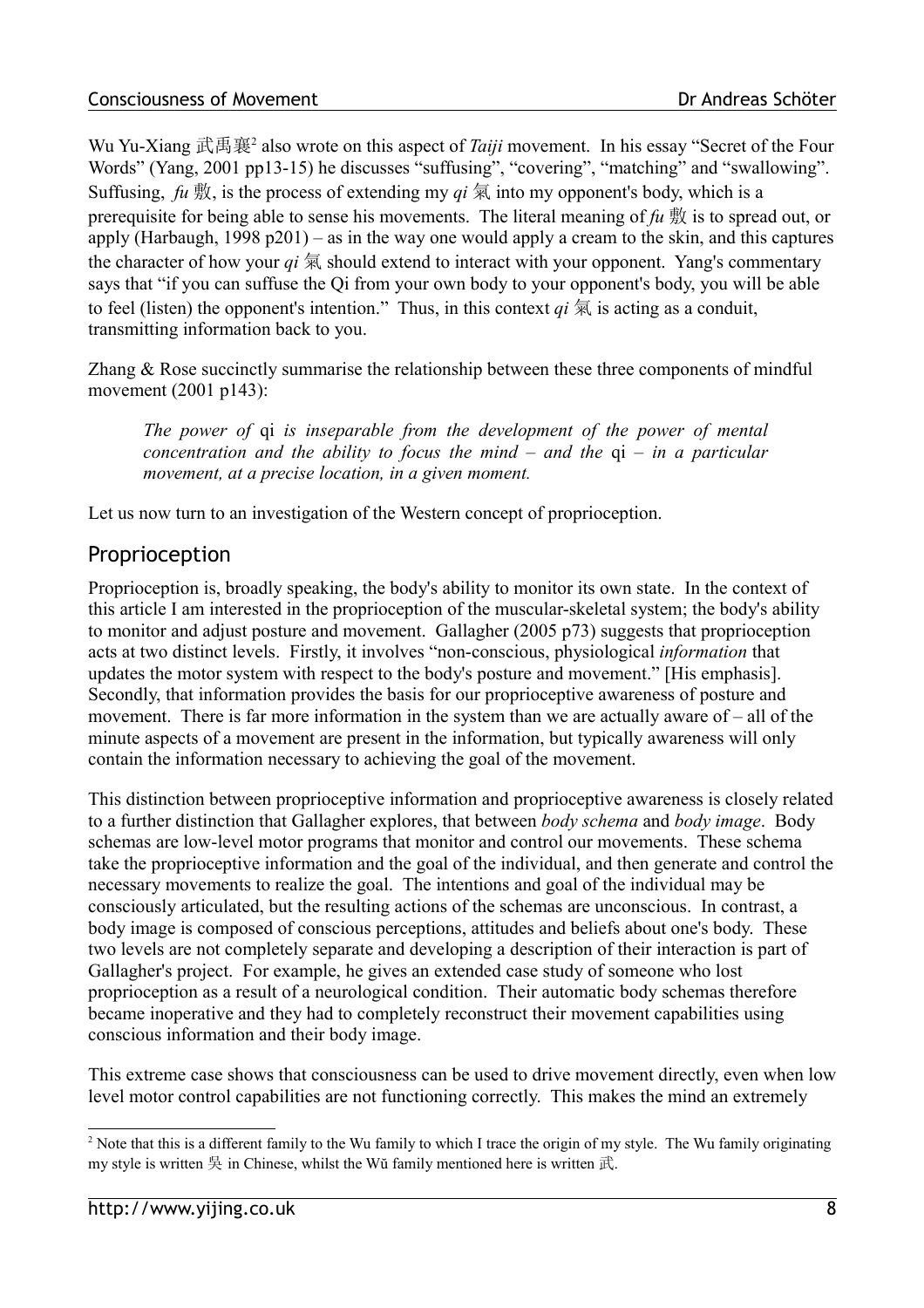#### **Consciousness of Movement Consciousness of Movement** Dr Andreas Schöter

powerful faculty, able to overcome severe functional deficiencies in the body's mechanisms. But how might body schema and consciousness interact when both are fully functioning? I suggest that the movement practices embodied in *Taiji Quan* 太極拳, and the Chinese internal arts in general, can operate at the interface between conscious image and unconscious schema, and thereby facilitate a two-way interaction between these levels.

### Studying Taiji and Proprioception

Before exploring *how* the specific training strategies of the Chinese internal arts influence proprioception, it is important to cite a scientific study which confirms that the practice actually does has a *real* positive effect on someone's proprioceptive skill. The study I will discuss here was performed by Xu, Hong, Li and Chan and published in the British Journal of Sports Medicine in 2004 (Xu, *et al*, 2004).

In particular, they were interested in the effects of the practice of *Taiji* 太極 on proprioception in the ankle and knee joints of older people. Their study population was divided into three groups: long term *Taiji* 太極 practitioners, long term swimmers and runners, and a sedentary control group. The fact that both of the exercise groups were long term practitioners is important as, of course, the benefits of any exercise regime, and particularly *Taiji* 太極, only really accrues over an extended period of time. The study measured each person's ability to detect passive movement of the ankle joint, and of flexion and extension of the knee joint. For ankle movement, they discovered that the *Taiji* 太極 group had significantly better proprioception than either of the other two groups, and that the runners and swimmers were not significantly better than the control group. For knee flexion, again the *Taiji* 太極 practitioners were markedly better than both of the other groups, and the swimmers and runners were, again, not significantly better than the control group. However, for knee extension, there was no significant difference between any of the groups. The conclusions of the study clearly state that the practice of *Taiji* 太極 results in improved proprioception in the ankle and knee joints when compared with swimmers, runners and sedentary controls. Although the study was conducted with elderly practitioners, I feel it is reasonable to assume that these benefits are available for experienced practitioners at all ages.

So, having established that the practice of *Taiji* 太極 does have a positive influence on proprioceptive awareness, we shall now turn to a consideration of why and how this might be so.

#### Movement Training and Proprioceptive Feedback

At the outset of training internal movement, most of the activity is taking place at the conscious level – intent is required to drive every detail of the appropriate actions and, where intent is lacking, the movement will be vague and unfocussed. Thus, when learning a new movement, beginners typically find that some detailed aspect of the technique is missing. I suggest this is because the developing schema driving the movement is not sufficiently articulated to realize all aspects of their intent. Through persistence and repetition within a reflective practice, the schema is gradually refined, bringing more aspects of the movement into its scope. It is important that the practice be reflective – that is, proprioceptive awareness must feed back into the process, correcting the actions of the schema and thereby refining the connection between intention and movement. At the same time a corresponding process operates in the other direction. By fully engaging consciousness in the movement, finer and finer aspects of the movement become available to our awareness. Aspects of movement that are initially imperceptible become, through repetition, part of the conscious experience of the practice. This process allows more proprioceptive information into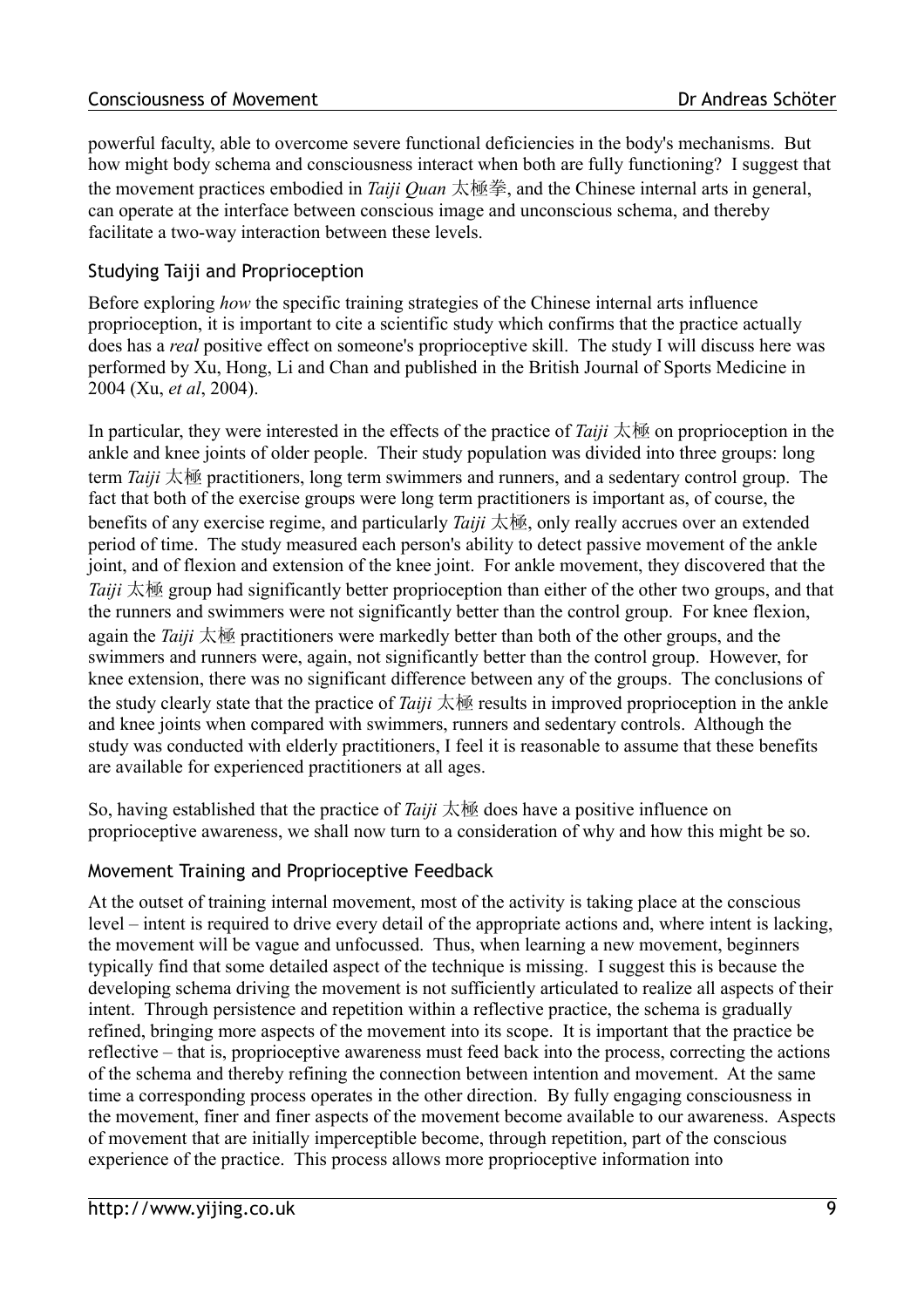consciousness, which then becomes available to complete the feedback loop required to effectively train movement.

We could characterise this, broadly, by talking about cognitive understanding and somatic understanding. Wu Cheng-Qing 武澄清 (eldest brother of Wu Yu-Xiang 武禹襄) seems aware of this distinction, and its importance, when he says (Yang, 2001 p32):

*The marvellous trick within must be comprehended from the deep heart. This cannot be passed down orally. When the mind knows, then the body will know. When the body knows, it is better than only the mind knowing.*

This two-way refinement of movement and consciousness gives rise to a paradoxical situation. Firstly, the repetition built into the practice automatizes certain aspects of the performance. At the outset, I must consciously attend to all the detailed aspects of each movement, ensuring that they are correct. Then, through repetition, those movements gradually become more and more automatic, until I do not really have to attend to them during performance. They become programmed into schemas. Of course, reflective practice is important to ensure that the movements which are automatized are correct in all the important aspects. The question then arises as to the role of consciousness in the performance of an automatized routine. This is where the paradox arises, for having expended the effort to make the movements automatic, to program them into effective and efficient body schemas, consciousness should be directed to attend to ever finer and more subtle aspects of the movement; consciousness remains engaged with the execution of the schema.

In psychoanalysis, deautomatization is a process which "involves an unravelling of the psychological operations that organize, limit, select and interpret perceptual stimuli by reinvesting those operations with conscious awareness." (Suler, 1993 p48) This is a direct psychic parallel to the somatic process engaged in when learning *Taiji* 太極 movement. I am sure that most experienced movement practitioners have had the experience of an everyday movement unfolding into a previously unimagined rich sequence of exquisite articulations; opening a door, or walking down the street, is suddenly invested with a new wealth of somatic detail. This is a spontaneous experience of the deautomatization of a "normal" movement and, whilst this could conceivably happen outwith a dedicated movement training, the conscious engagement with the explicit process of movement is really the key preparation for this shift of awareness.

### Some Personal Examples

A concrete, if somewhat mundane, example of this from my own experience involves opening doors; specifically, heavy fire doors. Firstly, because the door is heavy, the act of opening it already requires more effort than if it were light and could be moved without effort. This increase in effort brings with it an increase in the attention to the movements and the mechanics of the action. If the door opens away then a pushing energy is required, whilst if it opens towards then a pulling energy is used. Either way, the structural connection from the hand, through the body, and down into the ground becomes a major part of the action. Once the structural connection is in place, then a shift of the weight and a turn of the waist opens the door without any need for effort in the arm. Thus, opening a door becomes more than opening a door, it becomes an opportunity to explore *jin* 勁.

Walking up stairs on the balls of the feet is another opportunity to explore one's awareness of the internal dynamics of the body's structure. In this case, the correct alignment of the pelvis allows the push from the feet to transmit directly up through the spine and it is almost as if one is being drawn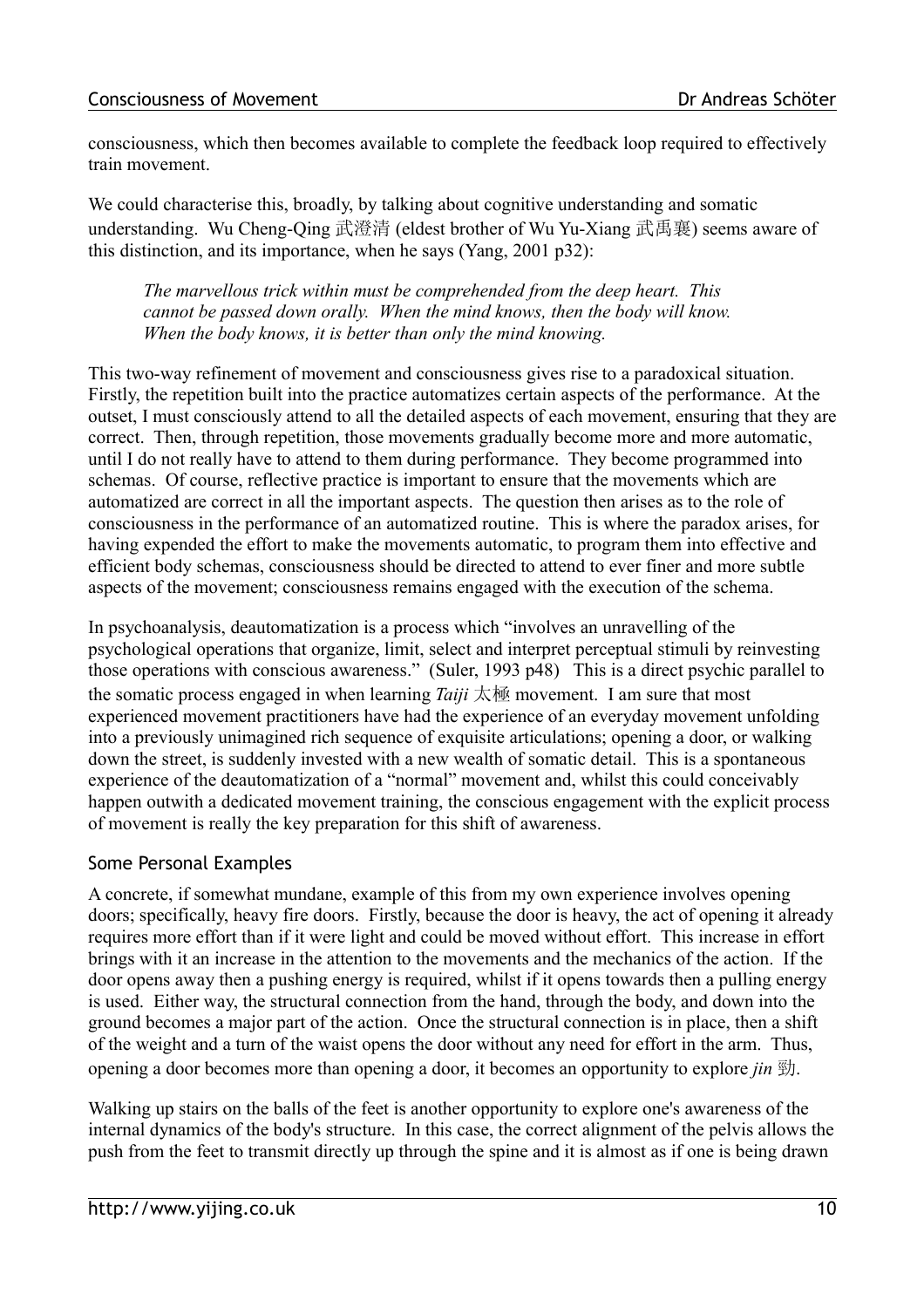#### Consciousness of Movement **Consciousness** of Movement

up the stairs by the crown of the skull. This is an example of the "suspended head top" of *Taiji Quan* 太極拳. This is sometimes referred to as *ding jin* 頂勁 (literally meaning "top energy") where the chin is tucked in slightly allowing the head to extend upward (Wu, 2006 p12).

### Extending Proprioception

The scope for developing and extending consciousness of movement becomes even greater when we consider partner work in *Taiji* 太極. Gallagher, talking about dancing, says that his "body has to take into postural-schematic account the moving extension of my partner" (2005 p37). That is, Gallagher is explicitly suggesting that one's body schema can actually include aspects of someone else. The sensing drills and pushing hands practices of *Taiji Quan* 太極拳 excel at developing this aspect of consciousness. The more relaxed and calm you can be, the more receptive your consciousness becomes: it is common to talk of becoming one with your partner's movement, of making their movement your movement. In free pushing, an experienced practitioner will be aware of their partner's balance, structure and even their intent. This happens when your own proprioceptive awareness becomes sufficiently subtle so as to extend into the body of another human being; that extended awareness brings information that can then be integrated into and used by your own body schemas. This is essentially the same idea that Wu Yu-Xiang 武禹襄 discussed in terms of suffusing  $fu$   $qi$  敷氣, extending your own  $qi$  氣 out to cover the opponent and directly sense their intention and movement.

Again, a personal example may help clarify the kind of experience a practitioner may eventual expect. On one occasion I was practising free-style pushing hands with a more senior practitioner, someone who is usually more than capable of tying me in knots or bouncing me across the room. During this practice I was simply trying to keep my mind empty. At a particular point in the exchange I felt what, in retrospect, I described as a "gap" in my partner. At that point I released my energy into the gap and, much to my surprise, my partner lost his balance. After the bout, without any prompting from myself, he said that he should not have changed his mind about what he was about to do. Somehow, I had felt that change of mind and, in an instant and almost without conscious direction, had taken advantage of the gap in his intent. This is a direct example of a key *Taiji* 太極 principle described by Wu Yu-Xiang 武禹襄:

勁斷意不斷 *jin duan yi bu duan* energy [may] break, [but] intent [must] not break

This says that one's energy, *jin* 勁, may break during an exchange with an opponent, but the intent, *yi* 意, should not break (see Yang, 2001 p9). That is, one's energy may, indeed *must*, change and transform, one moment expressed through yielding, and the next attacking. Once the attack completes, whether it was successful or not, the energy must change again. However, within the constant transformation of the expression of energy, one's intention must continuously fill the movement. In this particular case, my partner allowed their intent to falter for a moment, and I was sufficiently attuned to take advantage of the lapse.

In another brief comment, Gallagher opens up an even wider possibility than that of extending proprioceptive awareness into another human being: namely, that it "incorporates various significant parts of its own environment into its own schema. The carpenter's hammer becomes an operative extension of the carpenter's hand." (2005 p32) For the martial artist involved in weapons training, this is a familiar idea, the sword does indeed become an extension of the self. Above, I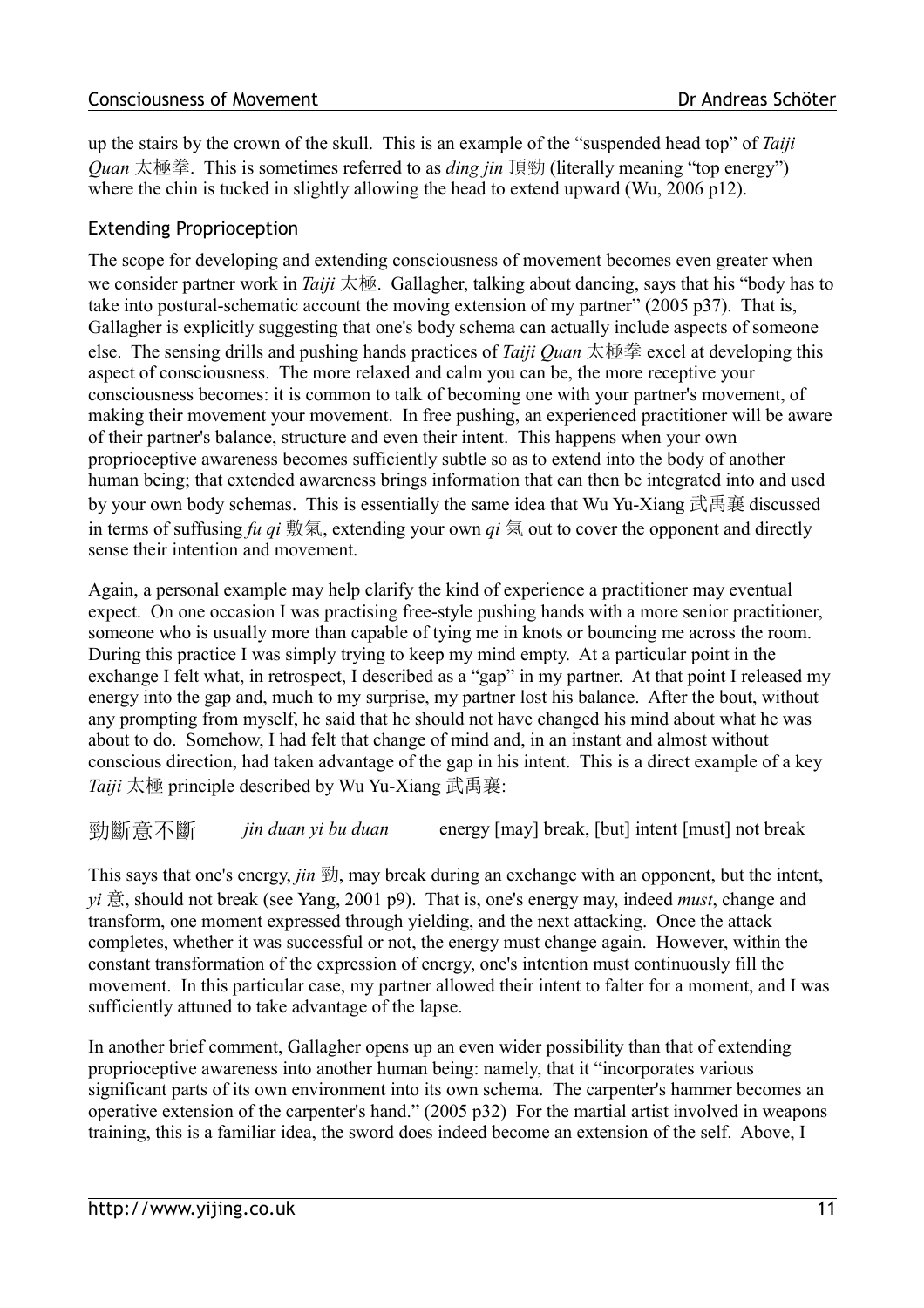noted that practising the *Taiji* sword (*Taiji Jian* 太極劍) trains you to extend *qi* 氣 into the weapon and, as  $qi \nightharpoonup \overline{\mathcal{R}}$  is the medium of sensation, this will in turn lead to a physical extension of awareness.

The Wu/Cheng 吳/鄭 syllabus contains a partner exercise called "sticky swords" that seeks to train the extension of awareness into the weapon. The two participants touch the blades of their swords together and then, in a manner similar to pushing hands, try to sense each other's energy and intention in order to penetrate the other's defence and touch their blade on the opponent's body. The important potential of this extension of awareness is highlighted in a story told by Lowry (1986 p148). Describing a famous Japanese swordsman who was particularly successful in duelling, he says:

*Coming close enough to touch the point of his opponent's weapon [with the point of his own sword], he could feel whether it was being held stiffly, or with calm suppleness. If the grip was of the former kind, he was sure of his victory. If it was of the latter, though, it indicated a skilled warrior, and in that case he would quickly flee the scene.*

In terms of the Chinese theory, this ability arises as a result of extending  $qi \nvert \nvert \nvert \nvert$  into the weapon, thereby enabling a refined sensitivity to the quality of the opponent's state. In the Western theory, proprioception is extended outward by means of one's body schema incorporating external elements into their representation. The language is different, but the underlying experience is the same.

## **Conclusions**

All of these ideas, Chinese and Western, serve to highlight the key role of consciousness in the development of movement practice. Indeed, Ming (1994 p35) says that "refinement of consciousness is the essence and true nature of martial arts." He goes on to describe (p38) a process very similar that that outlined above in terms of the development of body schema, only using language perhaps more familiar to practitioners of the martial arts:

*Attunement of the physical form undoubtedly can induce conscious and unconscious changes in the state of the breathing, as well as changes in the state of energy and inner force. The results of this attunement all should bring about a psychological attunement, and then lead to attunement of the consciousness cultivating the exercises. The feedback goes on, as refinement of consciousness fosters the progress of refinement of mind, refinement of energy (including breathing), and refinement of the body (or physical form); and then the tuning of the physical form is again arranged by a new consciousness adapted to new conditions.*

Thus, we see that the contemporary explanatory paradigms of cognitive science are in potential agreement with the techniques of the traditional Chinese arts when it comes to the refinement and development of the individual through movement: engaging consciously with posture and movement creates an effective feedback system which results in positive modifications to the practitioner's consciousness.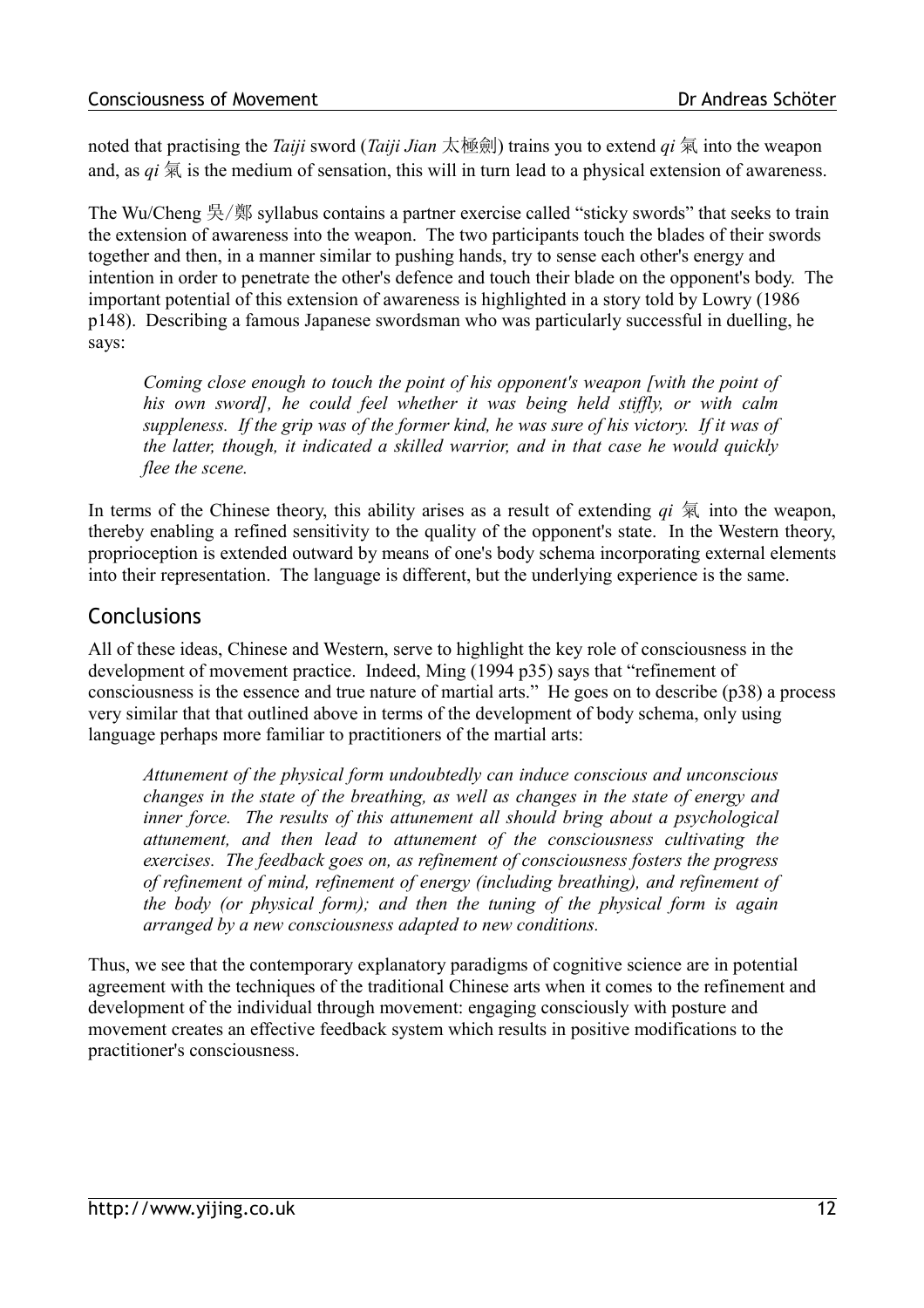# Glossary

|                |    | Cheng Tin Hung 鄭天熊 (1930-2005) my teacher's teacher. Although they share the same family<br>name, there is no relationship to the teacher named Cheng Man Ching 鄭<br>曼青.         |
|----------------|----|----------------------------------------------------------------------------------------------------------------------------------------------------------------------------------|
| da jin         | 打勁 | striking energy.                                                                                                                                                                 |
| dao            | 刀  | sabre – the generic term for the Chinese curved single-edged sword.                                                                                                              |
| ding jin       | 頂勁 | literally "top energy", sometimes described as suspended headtop, the<br>extension of the intent upwards to keep the spine correctly aligned.                                    |
| dong jin       | 懂勁 | literally "understanding energy", the ability to interpret the opponent's<br>intention by sensing their energy.                                                                  |
| fa jin         | 發勁 | emitting energy – the various ways in which force can be issued into the<br>opponent in an explosive release.                                                                    |
| fu qi          | 敷氣 | suffusing $qi$ – the technique of extending one's qi to cover the opponent<br>and thereby sense the movement of their $qi$ .                                                     |
| jian           | 劍  | the Chinese double-edged straight sword.                                                                                                                                         |
| jin            | 勁  | internally flowing strength – the generic term for the various ways of<br>using the body's physical energy in the internal arts.                                                 |
| nei gong       | 内功 | literally "working to strengthen the internal" $-$ a set of exercises in the<br>Wu/Cheng syllabus aimed specifically at developing various jins.                                 |
| nei jia        | 内家 | literally "internal family" – a group of Chinese martial arts including<br>Taiji Quan 太極拳, Bagua Zhang 八卦掌, Xingyi Quan 形意拳, and Yi<br>Quan 意拳.                                  |
| pan jin        | 盤勁 | rooting energy – the ability to connect one's centre down into the ground.                                                                                                       |
| peng jin       | 掤勁 | buoyant, structural energy – bringing the muscular-skeletal system into<br>correct alignment so as to minimize the use of local muscular strength<br>when manifesting technique. |
| q <sub>1</sub> | 氣  | literally "nutritious vapour" – the universal substance/energy from which<br>all other substances, energies and forms condense.                                                  |
| qi gong        | 氣功 | working to strengthen one's $qi$ – exercises to develop and strengthen the<br>body's intrinsic energy.                                                                           |
| qiang          | 槍  | spear.                                                                                                                                                                           |
| quan           | 拳  | $\text{first}$ – also used as a classifier to name styles of martial art, and to refer to<br>the hand form with the Taiji Quan syllabus.                                         |
| Santi Shi      |    | 三体式 literally "three body posture" – an on-guard stance for sparing, used<br>extensively as a standing posture. Called "Seven Stars" in the Wu/Cheng<br>syllabus.                |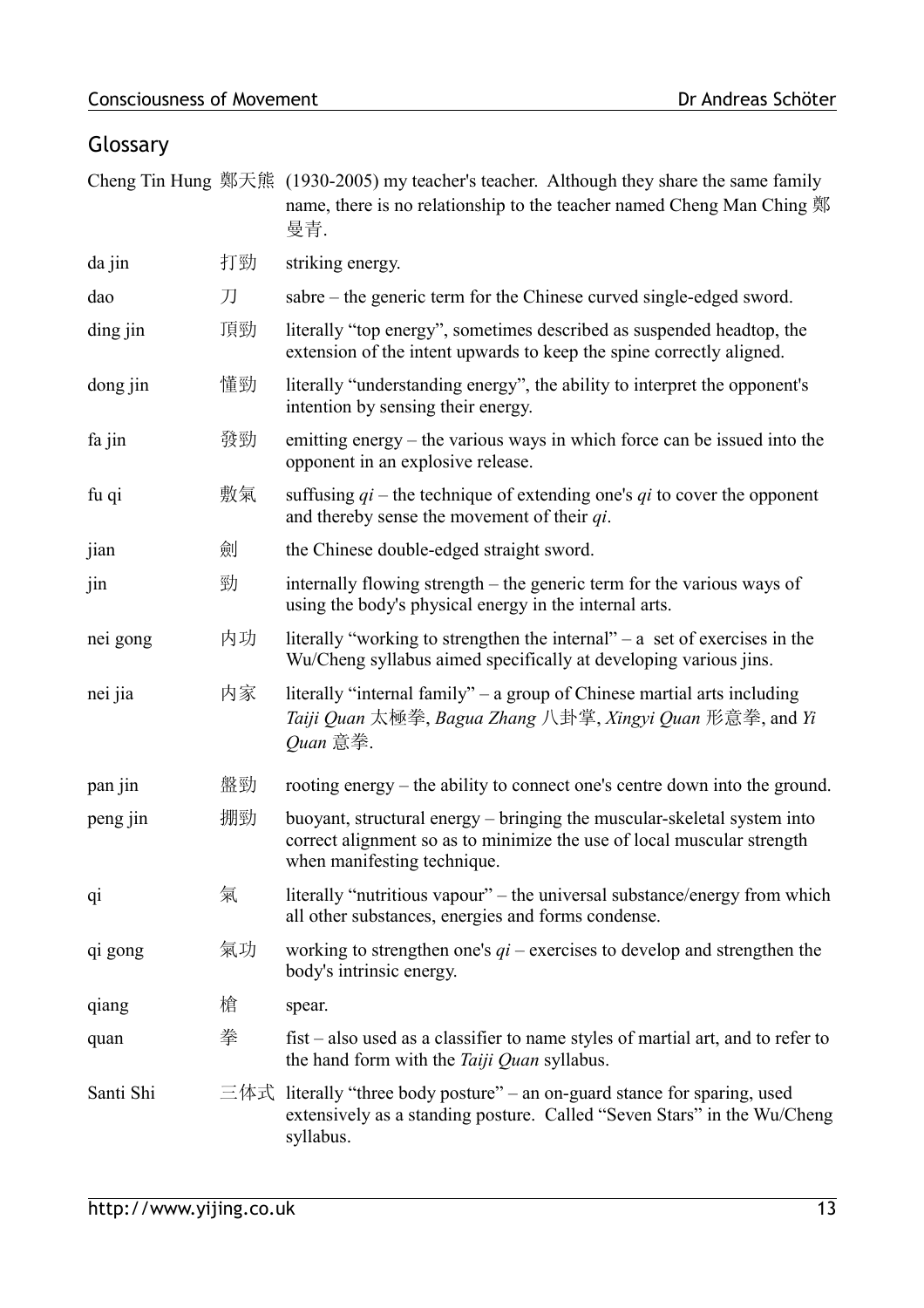## Consciousness of Movement Dr Andreas Schöter

| shen               | 神   | spirit – the faculty which includes the mind, intent and will.                                                                                                                                                                       |
|--------------------|-----|--------------------------------------------------------------------------------------------------------------------------------------------------------------------------------------------------------------------------------------|
| Taiji Quan         | 太極拳 | literally "great polarity boxing" – a martial style based directly on the<br>theory of yin and yang.                                                                                                                                 |
| ting jin           | 聽勁  | listening energy – the ability to detect how one's opponent's energy is<br>moving before it becomes physically manifest.                                                                                                             |
| tui shou           | 推手  | pushing hands – a range of partner work exercises in Taiji Quan designed<br>to allow the practitioner to develop and train the subtle sensing jins.                                                                                  |
| Wu Chien Chuan 吳鑑泉 |     | (1870-1942) the second generation of the Wu $\frac{1}{2}$ family, usually credited<br>with the foundation of the family style as a distinct lineage.                                                                                 |
| Wu Kong Cho        |     | 吳公藻 (1903-1983) the second son in the third generation of the Wu 吳 family,<br>and the the first to write a book on the theory of the style.                                                                                          |
| Wu/Cheng           | 吳/鄭 | the name now given to the lineage that is the source of my syllabus,<br>being the name of the family $(\frac{\mu}{\lambda})$ which initially created the style, and<br>the name of the master $(\frac{8}{3})$ who later modified it. |
|                    |     | Wu Cheng-Qing 武澄清 (1800-1884) oldest brother of Wu Yu-Xiang 武禹襄. Also a significant<br>exponent of the theoretical aspects of <i>Taiji Quan</i> .                                                                                    |
| Wu Yu-Xiang        |     | 武禹襄 (1812-1880) founder of the Wu 武 style of <i>Taiji Quan</i> and a significant<br>contributor to the theoretical literature of the art.                                                                                            |
| xin                | 心   | mind/heart.                                                                                                                                                                                                                          |
| yi                 | 意   | $\text{intent} - \text{the tone held in the mind.}$                                                                                                                                                                                  |
| zhan nian jin      | 沾黏勁 | literally "touching and sticking energy" – the ability to physically<br>connect to an opponent and remain in contact with them so as to make it<br>possible to listen and interpret their energy and intention.                      |
| zhan zhuang        | 站樁  | literally "standing post" - a range of standing meditations where the<br>practitioner holds a fixed posture for an extended period of time.                                                                                          |
| zhi                | 志   | will – development in the mind.                                                                                                                                                                                                      |
| zhu yi li          | 注意力 | attention – the literal meaning is "the strength of concentrated intent".                                                                                                                                                            |
| zhuan jin          | 轉勁  | twisting energy – the use of rotation, either in the waist or in a limb, to<br>generate force.                                                                                                                                       |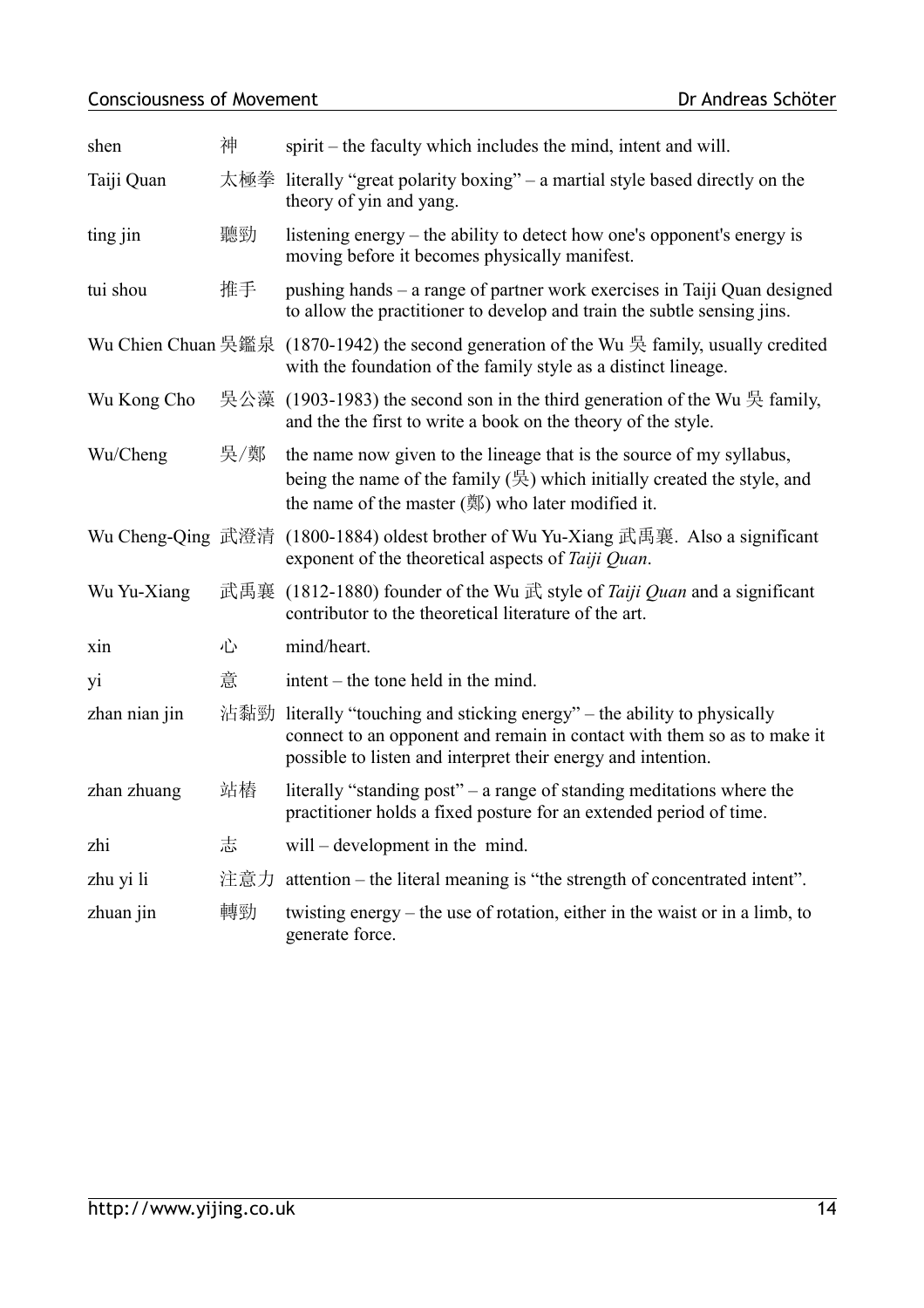### References

Cheng, Tin-Hung and D. J. Docherty. 1983. *Wutan Tai Chi Chuan*. Published by D. J. Docherty in Hong Kong.  $-1990.$ *Tai Chi Sabre Sword Spear*. Published by Tai Chi Heights. Gallagher, Shaun. 2005. *How the Body Shapes the Mind*. Published by Oxford University Press. Oxford. Harbaugh, Rick. 1998. *Chinese Characters: A Genealogy and Dictionary*. Published by Zhongwen.com and distributed by Yale University Press. Kaptchuk, Ted J. 2000. *The Web That Has No Weaver: Understanding Chinese Medicine*. Published by Contemporary, a division of NTC/Contemporary Publishing Group Inc. Chicago. Lowry, Dave. 1986. *Bokken: Art of the Japanese Sword*. Published by Black Belt Books, Ohara Publications Inc. Ming, Shi with Siao Weijia. Translated by Thomas Cleary. 1994 *Mind over Matter: Higher Martial Arts.* Published by Frog Ltd., North Atlantic Books. Schöter, Andreas. 2004. "Great Polar Fist and the Book of Change" in *Tai Chi Chuan and Internal Arts, the Journal of the Tai Chi Union for Great Britain*, Number 18, Spring 2004, pp14–17. -. In Preparation. *Taiji: Mind and Movement – Exploring Symbolic Aspects of the Physical Practise.* Suler, John R. 1993. Contemporary Psychoanalysis and Eastern Thought. Published by State University of New York Press, Albany. Wieger, Dr. L. 1927. *Chinese Characters: Their Origin, Etymology, History, Classification and Signification. A Thorough Study from Chinese Documents.* Second edition published by the Catholic Mission Press in 1927. The edition referenced here is unaltered and published by Paragon Book Reprint Corp. and Dover Publications, Inc., New York . 1965. Wright, Mark. 2007. "Seven Bowls of Tea: A Window on Translation." In *The Lantern*, Volume 4 Number 3, pp19-25. Wu, Kung Cho. 1980. *Wu Style Tai Chi Chuan*. Translated by Doug Woolidge. Published by the International Wu Style Tai Chi Chuan Federation. Xu, D., Y Hong, J Li and K Chan. 2004. "Effect of Tai Chi Exercise on Proprioception of Ankle and Knee Joints in Old People" in British Journal of Sports Medicine, 2004; 38(1): 50-54. Yang, Jwing-Ming. 1996. *Tai Chi Theory and Martial Power*. Published by YMAA Publication Center, Massachusetts.  $-2001$ . *Tai Chi Secrets of the Wŭ & Li Styles*. Published by YMAA Publication Center, Massachusetts.  $-2002.$ *Tai Chi Secrets of the Wu Style*. Published by YMAA Publication Center, Massachusetts.